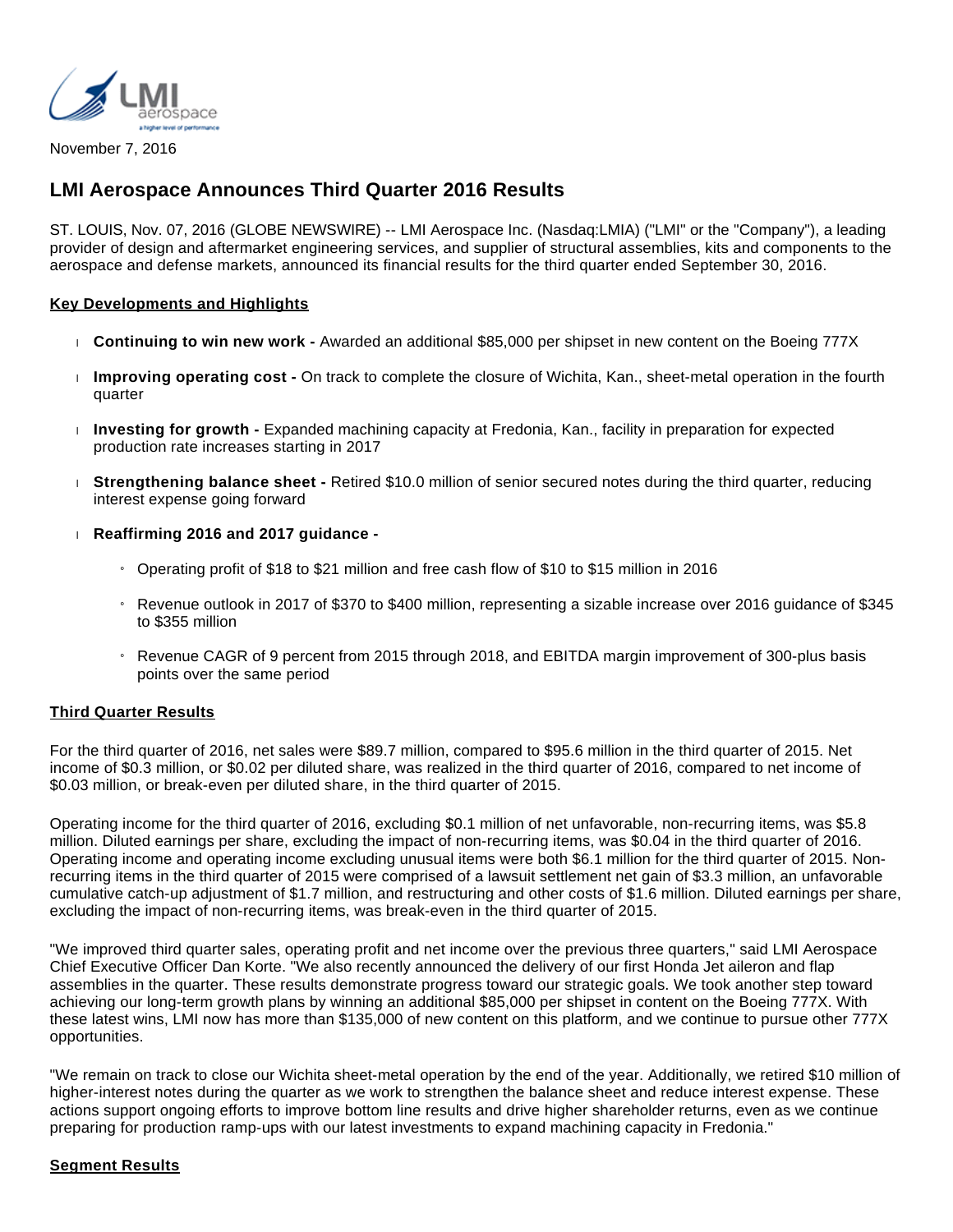|                                         | Q3     | Q3       | Q3 YTD       | Q3 YTD  |
|-----------------------------------------|--------|----------|--------------|---------|
| (\$ millions)                           | 2016   | 2015     | 2016         | 2015    |
| Net sales:                              |        |          |              |         |
| Aerostructures                          | \$80.4 | \$85.1   | \$232.9      | \$249.7 |
| <b>Engineering Services</b>             | 9.5    | 10.8     | 29.2         | 36.8    |
| Eliminations                            | (0.2)  | (0.3)    | (1.1)        | (0.8)   |
| Total net sales                         | \$89.7 | \$95.6   | \$261.0      | \$285.7 |
| Income (loss) from operations:          |        |          |              |         |
| Aerostructures                          | \$5.7  | \$ 8.9   | \$13.2       | \$ 20.0 |
| Engineering Services (1)                | 0.1    | (2.8)    | (28.6)       | (3.8)   |
| Eliminations                            | (0.1)  |          | (0.3)        |         |
| Total income (loss) from operations (1) | 5.7    | S<br>6.1 | \$<br>(15.7) | 16.2    |

(1) The nine months ended September 30, 2016, include a goodwill and intangible asset impairment charge of \$28.4 million in the Engineering Services segment. Excluding the impact of the impairment charge, the Engineering Services segment recorded a loss from operations of \$0.2 million and the total company recorded income from operations of \$12.7 million in the nine months ended September 30, 2016.

#### **Aerostructures Segment**

|                                 | Q3     |            | Q3     |            |
|---------------------------------|--------|------------|--------|------------|
| Net Sales (\$ in millions)      | 2016   | % of Total | 2015   | % of Total |
|                                 |        |            |        |            |
| Large commercial aircraft       | \$47.2 | 58.7%      | \$45.1 | 53.0%      |
| Corporate and regional aircraft | 18.9   | 23.5%      | 23.6   | 27.7%      |
| Military                        | 8.8    | 10.9%      | 8.9    | 10.5%      |
| Other                           | 5.5    | 6.9%       | 7.5    | 8.8%       |
| Total                           | \$80.4 | 100.0%     | \$85.1 | 100.0%     |

Aerostructures revenue decreased 5.5 percent to \$80.4 million in the third quarter of 2016 from \$85.1 million in the third quarter of 2015. In the large commercial aircraft market, higher production rates on the Bombardier C-Series and Boeing 787 programs increased sales by \$2.1 million and \$1.1 million, respectively, which were partially offset by a decrease in sales on the Boeing 747 program of \$1.2 million. These trends are expected to continue through 2016. The decline in sales in the corporate and regional jet market was primarily attributable to lower tooling demand of \$3.1 million on the Gulfstream G500/600 program and lower overall demand of \$2.5 million on the Gulfstream G450/550 program. Military sales on the Sikorsky Blackhawk program decreased \$0.7 million and were partially offset by an increase in sales on the Boeing Apache program of \$0.5 million.

The Aerostructures segment generated gross profit of \$14.7 million, or 18.3 percent of net sales, in the third quarter of 2016 versus \$16.6 million, or 19.5 percent of net sales, in the third quarter of 2015. The reduction in gross profit margin in the third quarter of 2016 was primarily attributable to lower sales and unfavorable product mix, partially offset by lower incentive compensation expense of \$0.6 million and benefits realized from restructuring activities completed during 2015.

Selling, general and administrative expenses were \$9.0 million in the third quarter of 2016 versus \$7.7 million in the third quarter of 2015. The change in selling, general and administrative expenses was primarily due to a net gain of \$3.3 million recorded in the third quarter of 2015 related to the settlement of a lawsuit. In addition, incentive compensation costs and salaries and related fringes were lower in the third quarter of 2016 by \$0.9 million and \$0.4 million, respectively. Excluding the impact of the lawsuit settlement gain, selling general and administrative expenses decreased \$2.0 million in the third quarter of 2016 when compared to the third quarter of 2015.

#### **Engineering Services Segment**

|                            | Q3 |                                 | Q3 |  |
|----------------------------|----|---------------------------------|----|--|
| Net Sales (\$ in millions) |    | 2016 % of Total 2015 % of Total |    |  |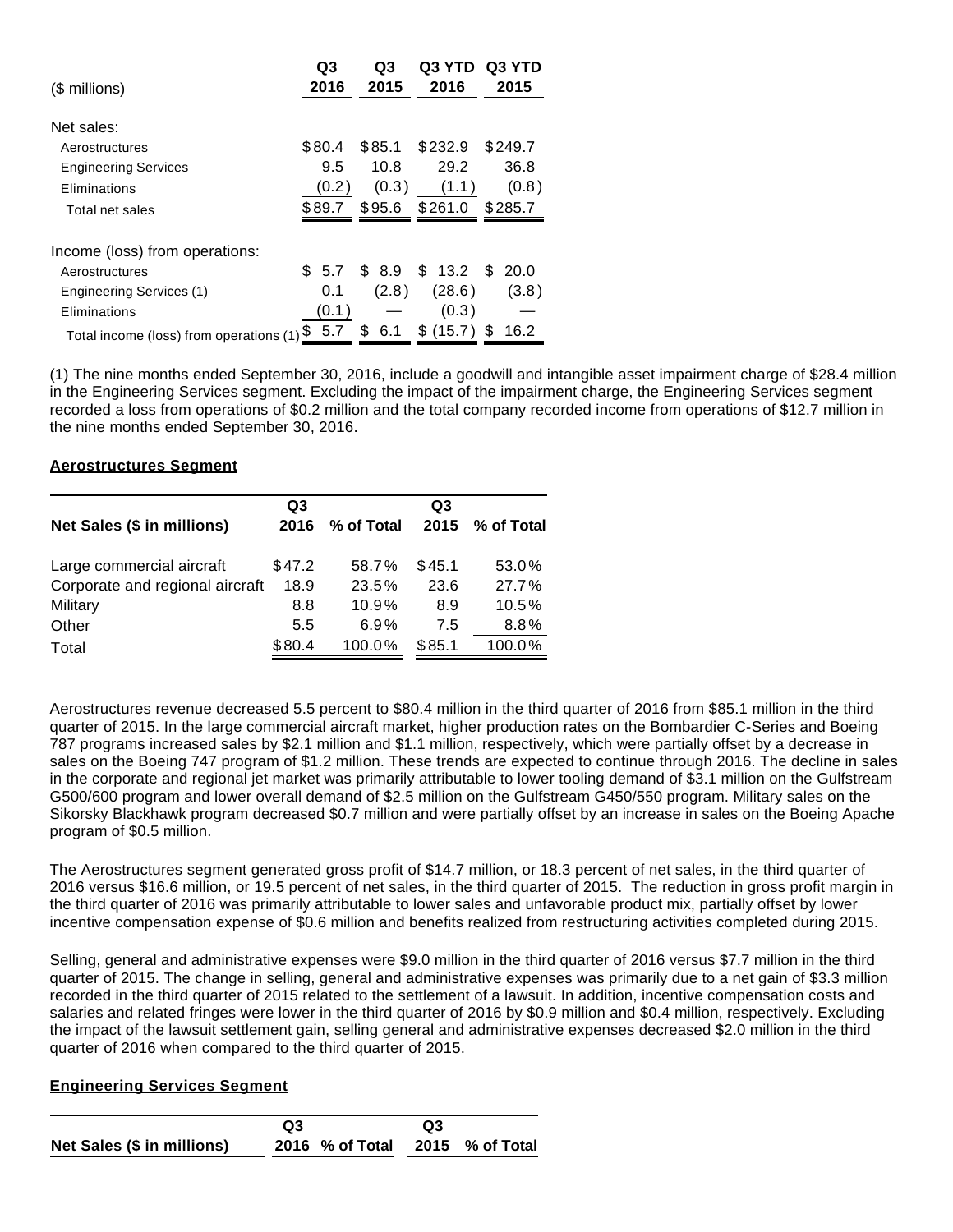| Large commercial aircraft       | \$3.0 | 31.6%    | \$ 6.4 | 59.3%   |
|---------------------------------|-------|----------|--------|---------|
| Corporate and regional aircraft | 2.8   | $29.5\%$ | 0.8    | $7.4\%$ |
| Military                        | 2.9   | $30.5\%$ | 2.9    | 26.9%   |
| Other                           | 0.8   | $8.4\%$  | 0.7    | 6.4%    |
| Total                           | \$9.5 | 100.0%   | \$10.8 | 100.0%  |

Engineering Services revenue decreased 12.0 percent to \$9.5 million in the third quarter of 2016 from \$10.8 million in the third quarter of 2015.

The decline in net sales in the large commercial aircraft market was primarily attributable to lower sales on the Bombardier C-series program and lower maintenance and repair revenues of \$1.8 million and \$1.2 million, respectively. The change in sales to the corporate and regional aircraft market was primarily related to an unfavorable cumulative catchup adjustment of \$1.9 million on the Mitsubishi Regional Jet program in the third quarter of 2015.

Gross profit for the segment was \$1.2 million, or 12.6 percent of net sales, for the third quarter of 2016, compared to \$0.04 million, or 0.4 percent of net sales, for the prior year quarter. The change in gross profit was primarily attributable to the previously mentioned cumulative catchup adjustment in 2015. In addition, the reduction in revenue in the third quarter of 2016 unfavorably impacted gross profit but was partially offset by a decline in wages and related expenses resulting from cost reduction activities completed in 2015.

Selling, general and administrative expenses for the segment were \$1.1 million in the third quarter of 2016 compared to \$2.8 million in the third quarter of 2015. The decrease in selling, general and administrative expenses was primarily attributable to restructuring expenses of \$1.2 million incurred in the third quarter of 2015. In addition, intangible asset amortization and salary and wage expenses were lower in the third quarter of 2016 by \$0.3 million and \$0.2 million, respectively.

#### **Non-Segment**

Interest expense decreased \$0.1 million in the third quarter of 2016 compared to the third quarter of 2015. The reduction in interest expense was attributable to lower average borrowings and was partially offset by a non-recurring \$0.2 million writeoff of deferred financing cost related to the retirement of senior secured notes during the third quarter of 2016.

The Company recorded an income tax benefit of \$0.2 million for the third quarter of 2016, compared to an income tax expense of \$0.2 million in the third quarter of 2015.

The Company's operating cash flow was \$2.2 million lower in the third quarter of 2016 when compared to the prior-year period. The Company's operations provided cash of \$2.6 million in the third quarter of 2016 and funded net capital expenditures of \$3.7 million, resulting in negative free cash flow of \$1.0 million. In the third quarter of 2015, the Company's operations provided cash of \$4.8 million and funded net capital expenditures of \$3.6 million, resulting in free cash flow of \$1.3 million.

#### **Outlook**

Any financial outlook and guidance, and discussion thereof, are forward-looking statements and therefore are inherently unpredictable and may be affected by many factors. To forecast revenue, we use the best available information, which includes but is not limited to firm purchase orders and our customer's published order backlog and delivery schedules. Cost projections are primarily developed using historical experience with adjustments for known variances. We develop our cash flow projections using historical collections experience, expected inventory receipts to support forecasted sales and the estimated timing of other payments such as payroll, capital expenditures and interest. Additional discussion on the limitations of our projections can be found in the Company's Cautionary Statements Regarding Forward-Looking Statements below and the Risk Factors identified in our Annual Report on Form 10-K for the year ended December 31, 2015.

The Company reaffirms the guidance for 2016 and 2017 previously provided in the second quarter 2016 earnings release dated August 8, 2016:

Sales:

#### (\$ millions) **2016 Guidance 2017 Guidance**

Aerostructures  $$310.0 - $315.0$ Engineering Services 35.0 - 40.0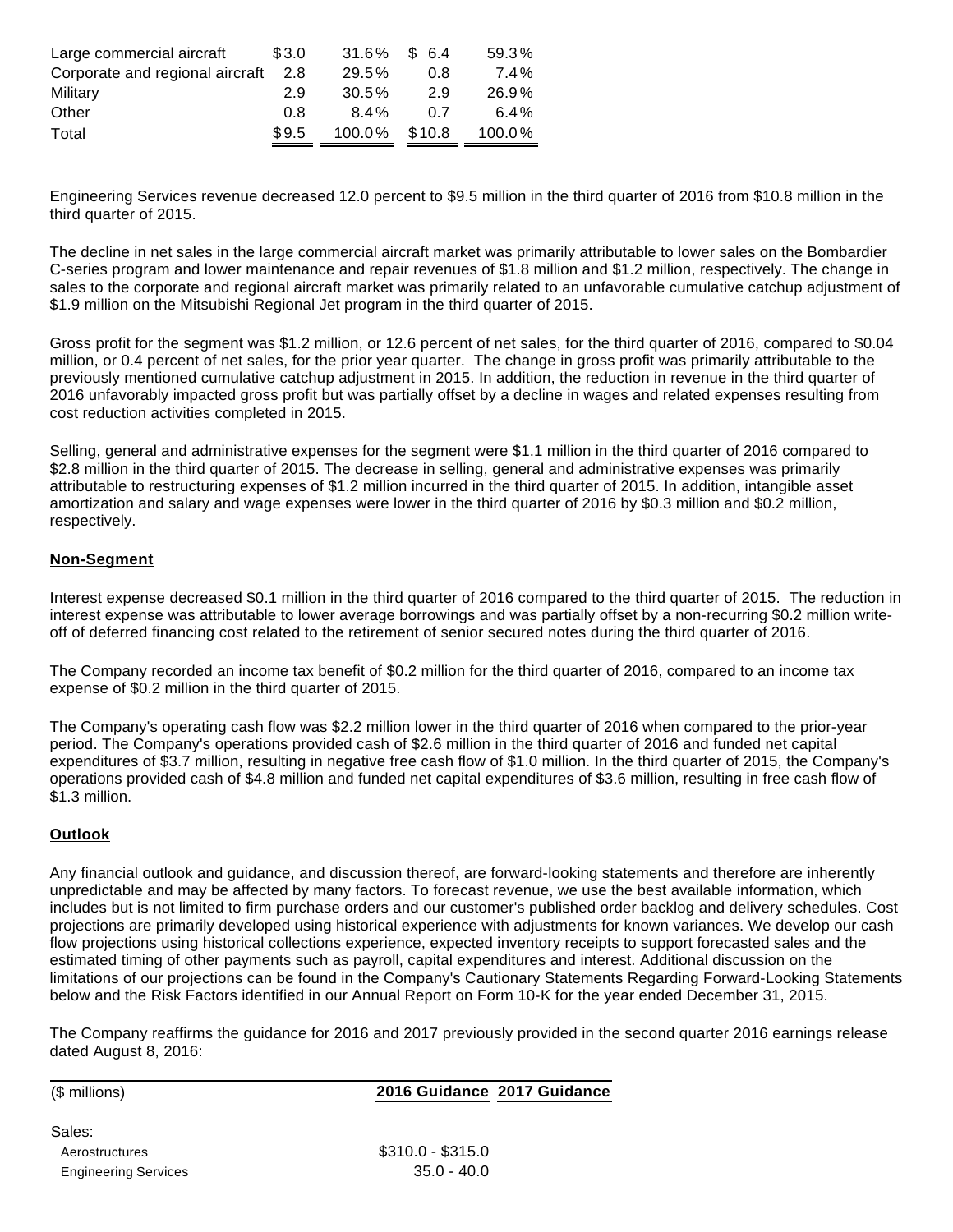**Eliminations** 

Net Sales **\$345.0** - \$345.0 - \$355.0 \$370.0 - \$400.0

Operating profit excluding impact of impairment \$18.0 - \$21.0

Free cash flow \$10.0 - \$15.0

#### **Change to the Board of Directors**

The LMI Aerospace Board of Directors on November 2, 2016, appointed Larry Resnick as a director, effective January 1, 2017. Resnick has worked as a special adviser to the Company's independent directors since 2010. He brings significant experience in operations, finance, acquisitions and integration, strategic planning and business development for the aerospace industry. Resnick is principal and founder of AeroAdvisory LLC. He is chairman of the board of Cadence Aerospace Inc., where he previously served as chief executive officer from March 2013 to December 2014. Resnick also serves on the board of Aviation Technical Services. He previously held senior leadership positions at Taurus Aerospace Group Inc., and Triumph Group Inc., and served on the board of Vermont Composites Inc. from 2009 to 2011.

#### **Conference Call and Webcast Information**

In connection with this release and as previously announced, LMI will hold a conference call today, November 7, 2016, at 9:00 a.m., Central Standard Time. LMI Chief Executive Officer Dan Korte and Chief Financial Officer Cliff Stebe will host the call. To participate in the call, dial 866-307-3343 approximately five minutes before the conference call time start time.

Visit [http://ir.lmiaerospace.com/events.cfm](https://www.globenewswire.com/Tracker?data=GbYXBq9d6kCHB3owsyZwEJTc1WBqpnqQi6KNU-V3nhyAOe1dOAl8Vsv9HSx2B9praa7-f4McGRlD8wwAMB-BfofDukOCh0C3vG3C9VQ5bDe1G6RGWcL7iWwnEpyOlTOkIJK_rxReeX-kQBskNMllqg==) to access a link to a live webcast of the call. A recording of the call will be available for a limited time on the Company's website after the call concludes.

#### **About LMI Aerospace**

LMI Aerospace Inc. is a leading supplier of structural assemblies, kits and components and provider of engineering services to the commercial, business and regional, and military aerospace markets. Manufacturing more than 40,000 products for a variety of platforms and providing turnkey engineering capabilities to support aircraft lifecycles, LMI offers complete, integrated solutions in aerostructures, engineering and program management. Headquartered in St. Louis, LMI has 21 locations across the United States and in Mexico, the United Kingdom and Sri Lanka. For more information visit: **[www.lmiaerospace.com](https://www.globenewswire.com/Tracker?data=PNBHLdCOAFQfIX64apWHH0kQxiy8sdFAAxTO72lWHRQXhH8xrNatfoUZTaC6uaU1oc8jMY5P7Bdku7aUV4438lRfi5nkzAydAeW2HDvcon4=)**.

#### **Cautionary Statements Regarding Forward-Looking Statements**

This news release includes forward-looking statements, including statements related to LMI's strategy and outlook for 2016 and beyond, and other statements based on current management expectations, estimates and projections. Such forwardlooking statements are not guarantees and are inherently subject to various risks and uncertainties that could cause actual results and events to differ materially from the forward-looking statements. These risks and uncertainties include, among other things, difficulties implementing the Company's growth strategy, continued decline in demand in the Engineering Services segment, managing leverage resulting from our notes and revolving credit facility, complying with debt covenants with respect to such indebtedness and competitive pressures, as well as those Risk Factors detailed in the Company's Annual Report on Form 10-K for the year ended December 31, 2015, and any risk factors set forth in our other filings with the Securities and Exchange Commission. The forward-looking statements included in this document are only made as of the date of this document and we disclaim any obligation to publicly update any forward-looking statement to reflect subsequent events or circumstances.

#### **LMI Aerospace, Inc. Condensed Consolidated Balance Sheets** (Amounts in thousands, except share and per share data) (Unaudited)

| September | <b>December</b> |
|-----------|-----------------|
| 30.       | 31.             |
| 2016      | 2015            |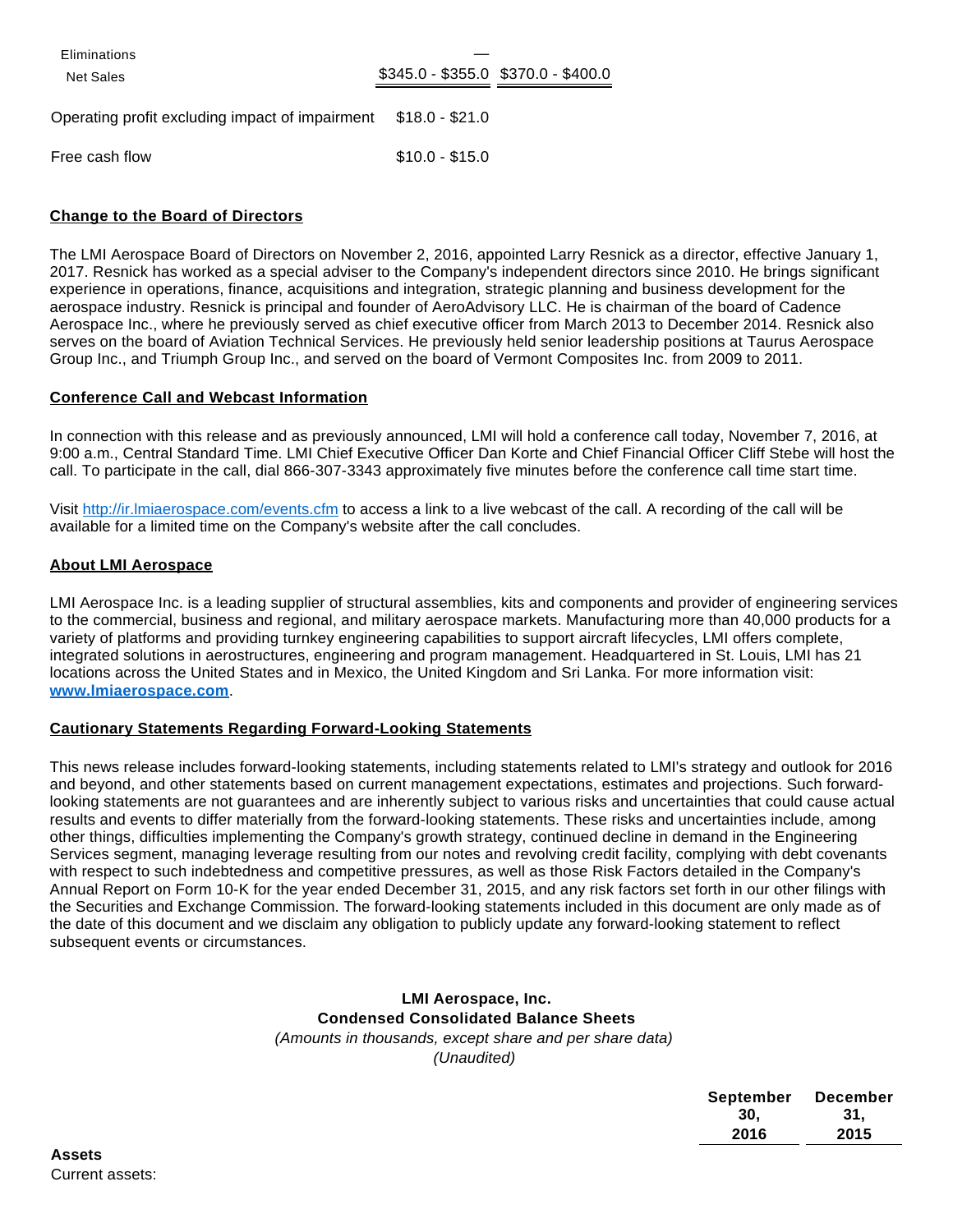| Cash and cash equivalents<br>Accounts receivable, net                                                                                                                        | \$<br>1,803<br>54,815   | \$                        | 10,504<br>48,491       |
|------------------------------------------------------------------------------------------------------------------------------------------------------------------------------|-------------------------|---------------------------|------------------------|
| Inventories                                                                                                                                                                  | 123,779                 |                           | 114,775                |
| Prepaid expenses and other current assets                                                                                                                                    | 3,733                   |                           | 4,147                  |
| Total current assets                                                                                                                                                         | 184,130                 |                           | 177,917                |
| Property, plant and equipment, net                                                                                                                                           | 96,354                  |                           | 100,969                |
| Goodwill                                                                                                                                                                     | 62,482                  |                           | 86,784                 |
| Intangible assets, net                                                                                                                                                       | 39,648                  |                           | 46,582                 |
| Other assets                                                                                                                                                                 | 2,824                   |                           | 3,728                  |
| <b>Total assets</b>                                                                                                                                                          | \$<br>385,438           | \$                        | 415,980                |
| Liabilities and shareholders' equity                                                                                                                                         |                         |                           |                        |
| <b>Current liabilities:</b>                                                                                                                                                  |                         |                           |                        |
| Accounts payable                                                                                                                                                             | \$<br>21,892            | \$                        | 13,156                 |
| Accrued expenses                                                                                                                                                             | 21,122                  |                           | 30,015                 |
| Current installments of long-term debt and capital lease obligations                                                                                                         | 2,587                   |                           | 2,362                  |
| <b>Total current liabilities</b>                                                                                                                                             | 45,601                  |                           | 45,533                 |
| Long-term debt and capital lease obligations, less current installments                                                                                                      | 247,801                 |                           | 247,633                |
| Other long-term liabilities                                                                                                                                                  | 3,179                   |                           | 4,322                  |
| Deferred income taxes                                                                                                                                                        |                         |                           | 536                    |
| Total long-term liabilities                                                                                                                                                  | 250,980                 |                           | 252,491                |
| Shareholders' equity:                                                                                                                                                        |                         |                           |                        |
| Common stock, \$0.02 par value per share; authorized 28,000,000 shares; issued 13,632,641 and<br>13,287,688 shares at September 30, 2016 and December 31, 2015, respectively | 273                     |                           | 266                    |
| Preferred stock, \$0.02 par value per share; authorized 2,000,000 shares; none issued at either date                                                                         | 99,563                  |                           | 97,617                 |
| Additional paid-in capital<br>Accumulated other comprehensive loss                                                                                                           | (332)                   |                           | (211)                  |
| Treasury stock, at cost, 39,419 shares at December 31, 2015                                                                                                                  |                         |                           | (418)                  |
|                                                                                                                                                                              | (10, 647)               |                           | 20,702                 |
| Retained (deficit) earnings                                                                                                                                                  | 88,857                  |                           | 117,956                |
| Total shareholders' equity<br>Total liabilities and shareholders' equity                                                                                                     | \$<br>385,438           | \$                        | 415,980                |
|                                                                                                                                                                              |                         |                           |                        |
| <b>Supplemental Balance Sheet Information:</b>                                                                                                                               | <b>September</b><br>30, |                           | <b>December</b><br>31, |
|                                                                                                                                                                              | 2016                    |                           | 2015                   |
| Product inventory                                                                                                                                                            | \$<br>89,046            | $\boldsymbol{\mathsf{S}}$ | 82,587                 |
| Capitalized contract costs                                                                                                                                                   | 34,733                  |                           | 32,188                 |
| <b>Total inventories</b>                                                                                                                                                     | \$<br>123,779           | \$                        | 114,775                |

# **LMI Aerospace, Inc.**

## **Condensed Consolidated Statements of Comprehensive Income (Loss)**

(Amounts in thousands, except share and per share data)(Unaudited)

|                                   | <b>Three Months Ended September</b> | 30, |        | <b>Nine Months Ended September</b><br>30. |         |      |         |
|-----------------------------------|-------------------------------------|-----|--------|-------------------------------------------|---------|------|---------|
|                                   | 2016<br>2015                        |     |        | 2016                                      |         | 2015 |         |
| Sales and service revenue         |                                     |     |        |                                           |         |      |         |
| Product sales                     | \$<br>79.840                        | S   | 84.114 | S                                         | 230.182 | S    | 246,730 |
| Service revenue                   | 9,833                               |     | 11.519 |                                           | 30,815  |      | 38,928  |
| Net sales                         | 89.673                              |     | 95,633 |                                           | 260.997 |      | 285,658 |
| Cost of sales and service revenue |                                     |     |        |                                           |         |      |         |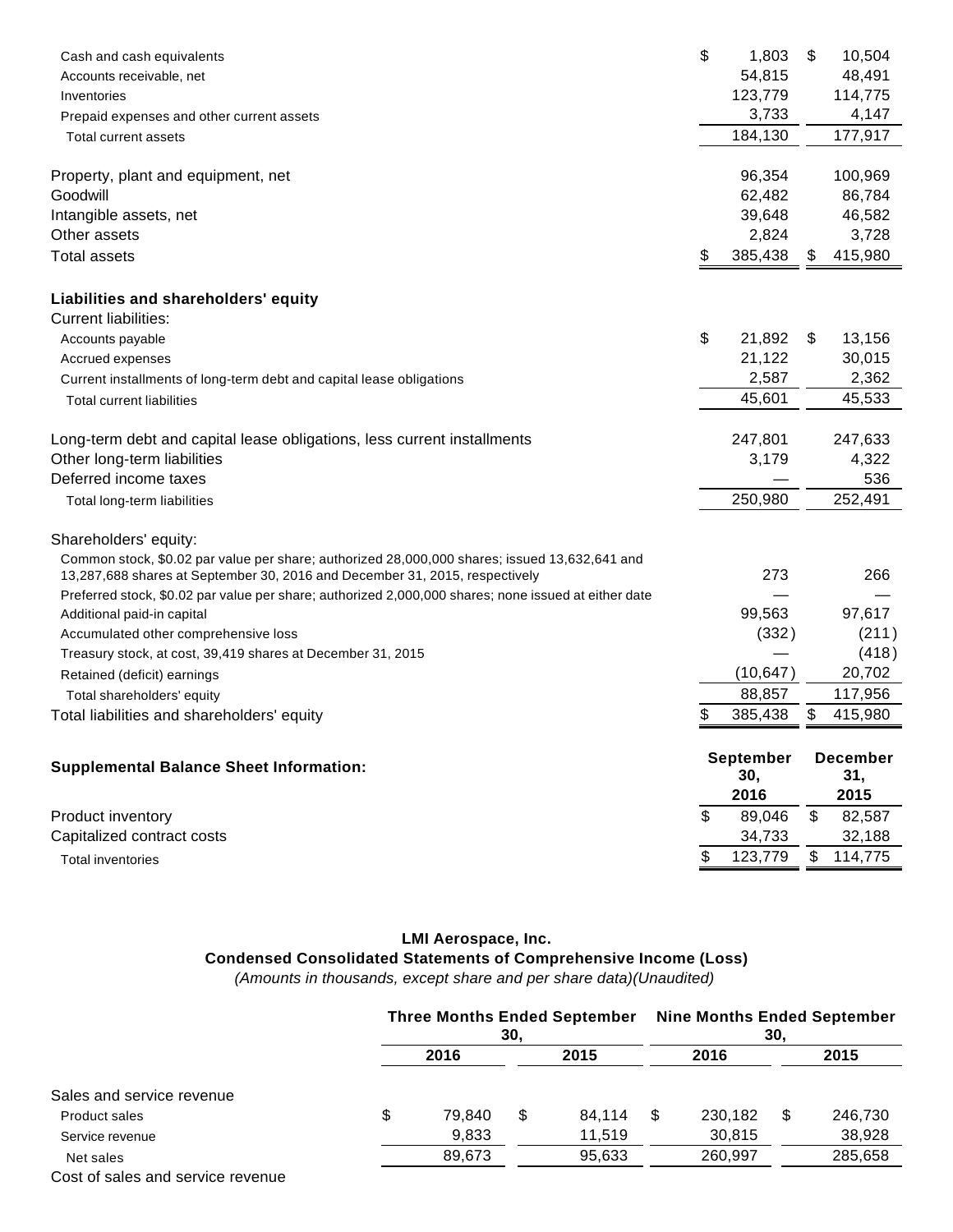| Cost of product sales                                  |    | 64,839     | 67,514               |    | 184,520    | 197,211       |
|--------------------------------------------------------|----|------------|----------------------|----|------------|---------------|
| Cost of service revenue                                |    | 8,988      | 11,493               |    | 28,865     | 35,853        |
| Cost of sales                                          |    | 73,827     | 79,007               |    | 213,385    | 233,064       |
| Gross profit                                           |    | 15,846     | 16,626               |    | 47,612     | 52,594        |
| Selling, general and administrative expenses           |    | 10,143     | 8,979                |    | 33,764     | 33,980        |
| Goodwill and intangible asset impairment               |    |            |                      |    | 28,368     |               |
| Restructuring expense                                  |    | 3          | 1,575                |    | 1,190      | 2,368         |
| Income (loss) from operations                          |    | 5,700      | 6,072                |    | (15, 710)  | 16,246        |
| Other (expense) income:                                |    |            |                      |    |            |               |
| Interest expense                                       |    | (5,591)    | (5,653)              |    | (16,067)   | (16, 802)     |
| Other, net                                             |    | 41         | (136)                |    | (306)      | (89)          |
| Total other expense                                    |    | (5,550)    | (5,789)              |    | (16, 373)  | (16, 891)     |
| (Loss) income before income taxes                      |    | 150        | 283                  |    | (32,083)   | (645)         |
| (Benefit) provision for income taxes                   |    | (159)      | 249                  |    | (734)      | 408           |
| Net income (loss)                                      |    | 309        | 34                   |    | (31, 349)  | (1,053)       |
| Other comprehensive income (loss):                     |    |            |                      |    |            |               |
| Change in foreign currency translation adjustment      |    | (33)       | (32)                 |    | (121)      | (31)          |
| Total comprehensive income (loss)                      | S  | 276        | \$<br>$\overline{2}$ | S  | (31, 470)  | \$<br>(1,084) |
| Amounts per common share:                              |    |            |                      |    |            |               |
| Net income (loss) per common share                     |    | 0.02       | \$<br>0.00           | \$ | (2.39)     | \$<br>(0.08)  |
| Net income (loss) per common share assuming            |    |            |                      |    |            |               |
| dilution                                               | \$ | 0.02       | \$<br>0.00           | \$ | (2.39)     | \$<br>(0.08)  |
| Weighted average common shares outstanding             |    | 13,176,538 | 12,907,938           |    | 13,092,869 | 12,851,456    |
|                                                        |    |            |                      |    |            |               |
| Weighted average dilutive common shares<br>outstanding |    | 13,233,926 | 13,050,238           |    | 13,092,869 | 12,851,456    |

### **LMI Aerospace, Inc. Condensed Consolidated Statements of Cash Flows** (Amounts in thousands) (Unaudited)

|                                                                                        | <b>Nine Months Ended</b><br>September 30, |         |
|----------------------------------------------------------------------------------------|-------------------------------------------|---------|
|                                                                                        | 2016                                      | 2015    |
| <b>Operating activities:</b>                                                           |                                           |         |
| Net loss                                                                               | \$ (31,349) \$ (1,053)                    |         |
| Adjustments to reconcile net loss to net cash (used) provided by operating activities: |                                           |         |
| Depreciation and amortization                                                          | 14.536                                    | 15.018  |
| Amortization of debt issuance cost                                                     | 1.432                                     | 1.479   |
| Goodwill and intangible asset impairment                                               | 28,368                                    |         |
| Deferred taxes                                                                         | (723)                                     | (78)    |
| Stock based compensation                                                               | 1.089                                     | 1,424   |
| Other non-cash items                                                                   | 31                                        | (94)    |
| Changes in operating assets and liabilities:                                           |                                           |         |
| Accounts receivable                                                                    | (6, 514)                                  | (3,238) |
| Inventories                                                                            | (9,472)                                   | (4.993) |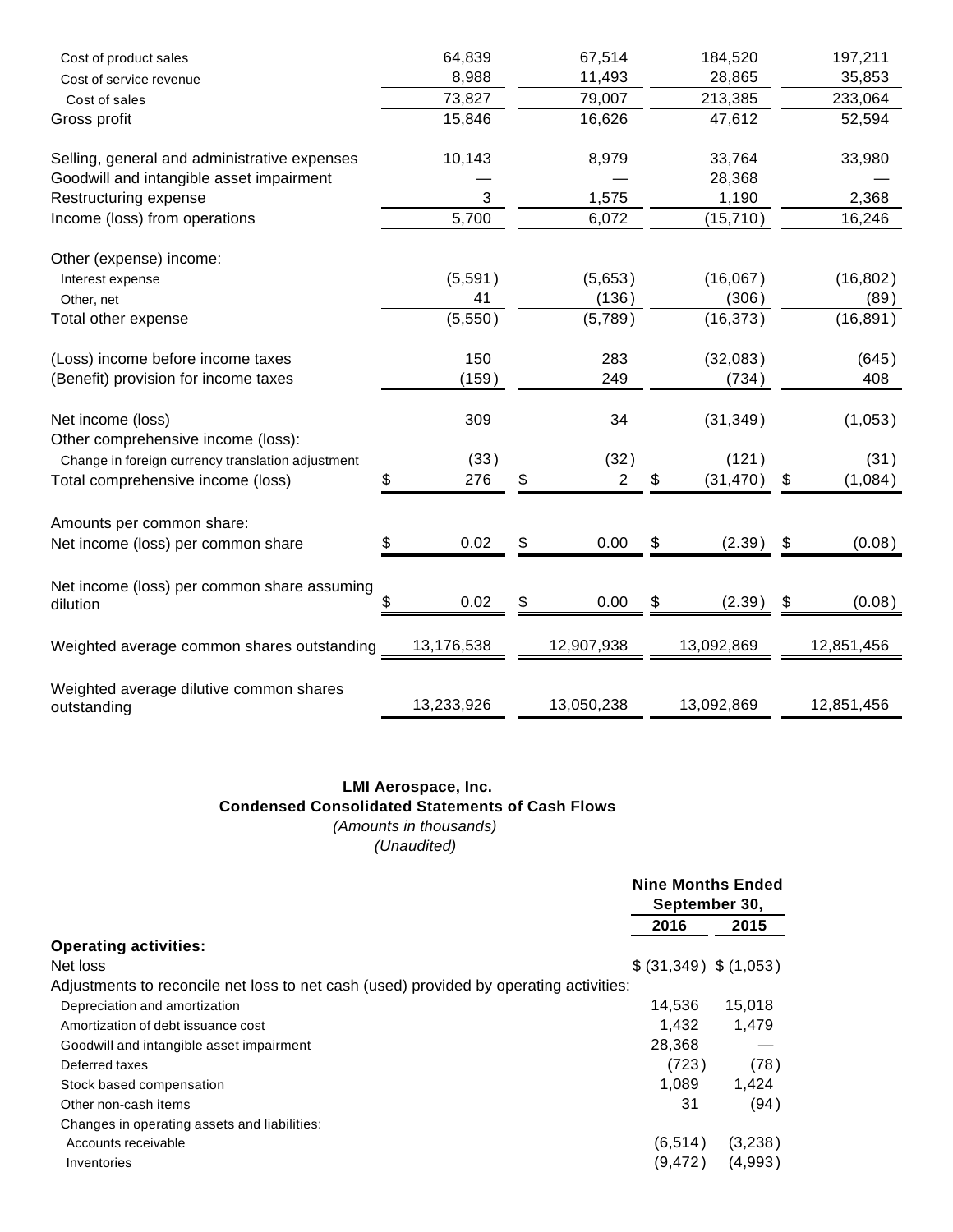| Prepaid expenses and other assets                      | 831         | 435       |
|--------------------------------------------------------|-------------|-----------|
| Current income taxes                                   | 180         | (75)      |
| Accounts payable                                       | 9,032       | (1,754)   |
| Accrued expenses                                       | (7,758)     | (1, 354)  |
| Net cash (used) provided by operating activities       | (317)       | 5,717     |
| <b>Investing activities:</b>                           |             |           |
| Additions to property, plant and equipment             | (7,671)     | (15, 305) |
| Proceeds from sale of property, plant and equipment    | 27          | 260       |
| Net cash used by investing activities                  | (7,644)     | (15,045)  |
| <b>Financing activities:</b>                           |             |           |
| Proceeds from issuance of debt                         | 1,465       |           |
| Principal payments on long-term debt and notes payable | (12, 108)   | (1,814)   |
| Advances on revolving line of credit                   | 38,500      | 93,500    |
| Payments on revolving line of credit                   | (28,500)    | (89,500)  |
| Payments for debt issuance cost                        | (97)        | (309)     |
| Net cash (used) provided by financing activities       | (740)       | 1,877     |
| Net decrease in cash and cash equivalents              | (8,701)     | (7, 451)  |
| Cash and cash equivalents, beginning of period         | 10,504      | 7,927     |
| Cash and cash equivalents, end of period               | 1,803       | 476<br>S  |
| Supplemental disclosure of noncash transactions:       |             |           |
| Defined contribution plan funding in company stock     | 1,472<br>\$ | 710<br>S  |

#### **LMI Aerospace, Inc. Selected Non-GAAP Disclosures**

(Amounts in thousands)

(Unaudited)

|                                                                                                                                                                                |                                            | undudituu,                            |    |                                    |    |                                                           |    |                                             |  |
|--------------------------------------------------------------------------------------------------------------------------------------------------------------------------------|--------------------------------------------|---------------------------------------|----|------------------------------------|----|-----------------------------------------------------------|----|---------------------------------------------|--|
|                                                                                                                                                                                | <b>Three Months Ended</b><br>September 30, |                                       |    |                                    |    | <b>Nine Months Ended</b><br>September 30,                 |    |                                             |  |
| <b>Non-GAAP Financial Information</b><br>Adjusted Earnings Before Interest, Taxes, Depreciation<br>and Amortization (EBITDA)(1):                                               |                                            | 2016                                  |    | 2015                               |    | 2016                                                      |    | 2015                                        |  |
|                                                                                                                                                                                |                                            |                                       |    |                                    |    |                                                           |    |                                             |  |
| Net income (loss)<br>Income tax (benefit) expense<br>Depreciation and amortization<br>Goodwill and intangible asset impairment<br>Stock-based compensation<br>Interest expense | \$                                         | 309<br>(159)<br>4,706<br>639<br>5,591 | \$ | 34<br>249<br>5,098<br>828<br>5,653 | -S | (31, 349)<br>(734)<br>14,536<br>28,368<br>2,161<br>16,067 | \$ | (1,053)<br>408<br>15,018<br>2,588<br>16,802 |  |
| Restructuring expense<br>Integration expense<br>Other, net (2)<br><b>Adjusted EBITDA</b>                                                                                       | S                                          | 3<br>13<br>55<br>11,157               | \$ | 1,575<br>175<br>(1,934)<br>11,678  | \$ | 1,190<br>61<br>536<br>30,836                              | \$ | 2,368<br>348<br>(1, 974)<br>34,505          |  |
| Free Cash Flow (3):                                                                                                                                                            |                                            |                                       |    |                                    |    |                                                           |    |                                             |  |
| Net cash provided (used) by operating activities<br>Less net capital expenditures                                                                                              | \$                                         | 2,629<br>(3,664)                      | \$ | 4,843<br>(3,593)                   | \$ | (317)<br>(7,644)                                          | \$ | 5,717<br>(15, 045)                          |  |
| Free cash flow                                                                                                                                                                 |                                            | (1,035)                               | \$ | 1,250                              | \$ | (7, 961)                                                  | \$ | (9,328)                                     |  |

(1) The Company believes Adjusted EBITDA is a measure important to many investors as an indication of operating performance by the business. We feel this measure provides additional transparency to investors that augments but does not replace the GAAP reporting of net income and provides a good comparative measure. Adjusted EBITDA is not a measure of performance defined by GAAP and should not be used in isolation or as a substitute for the related GAAP